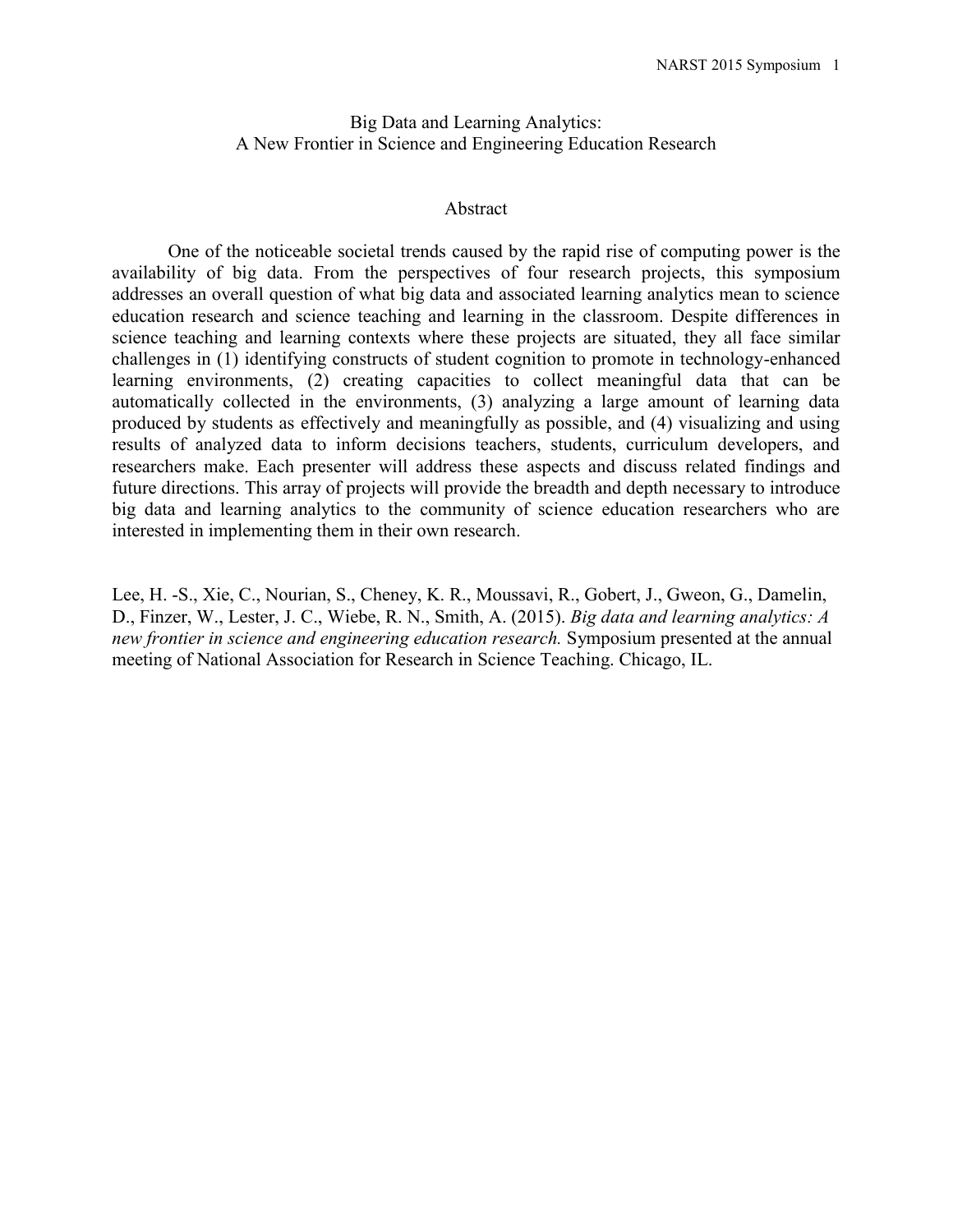# Big Data and Learning Analytics: A New Frontier in Science and Engineering Education Research

For the last decade, the availability, analysis, and use of big data has created fundamental shifts in the information we use to make decisions in our daily lives ranging from election campaigns to targeted marketing strategies employed in commerce. These shifts have been fueled by the rapid rise of computing power which allows instant, immense, and automatic collection, storage, and analysis of a large amount of data. Big data have forced researchers to reformulate ways in which scientific research is carried out. While these shifts are not yet pervasive in educational research, there is a sign that some researchers are taking notice (Martin & Sherin, 2013). In particular, the field of educational technology in science education is a natural fit to addressing this new opportunity because big data collection and analysis capacities can be easily added to many existing technology-enhanced learning environments. The most important advantage associated with big data is scalability as big data can be collected automatically in an computer-enabled learning environment and analyzed in mass without involving additional time and resources even though the sample size grows significantly. However, the analysis of big data is not straightforward and needs careful investigations before it can be useful to researchers, teachers and students, and curriculum and technology developers.

This symposium addresses how this new opportunity can be conceptualized, operationalized, and materialized in order to improve science education research and science teaching and learning. We address this topic from the perspectives of four research projects. Despite differences in science teaching and learning contexts where these projects are situated, they all face similar challenges in (1) identifying constructs of student cognition to promote in technology-enhanced learning environments, (2) creating capacities to collect meaningful data that can be automatically collected in the environments, (3) analyzing a large amount of learning data produced by students as effectively and meaningfully as possible, and (4) visualizing and using results of analyzed learning data to inform decisions teachers, students, curriculum developers, and researchers make. Each presenter will address these four aspects, present related findings, and discuss future directions. Following presentations, Dr. Janet Kolodner will lead a discussion focusing on the challenges and complexities involved in big data and learning analytics. Then, the audience will have opportunities to interact with presenters as well as the discussant in order to synthesize ideas and studies presented in the symposium.

The four projects are selected to represent a broad spectrum of possibilities with big data and learning anaytics in terms of:

- target audience ranging from elementary to high school students
- complex cognition covering inquiry skills, engineering design, mastery of concepts, and drawing
- analytical approach such as Bayesian Knowledge Tracing, machine-learning, networking, and topological recognition
- analysis purpose ranging from modeling of student learning over time, improving teaching practices, to visualization of processed information.

This array of research projects will provide the breadth and depth necessary to introduce big data and learning analytics to the community of science education researchers who currently are interested in using them in their own research. The topic of this symposium is critical for shaping the next generation science education researchers who can take advantage of the availability of big data associated with learning processes and outcomes.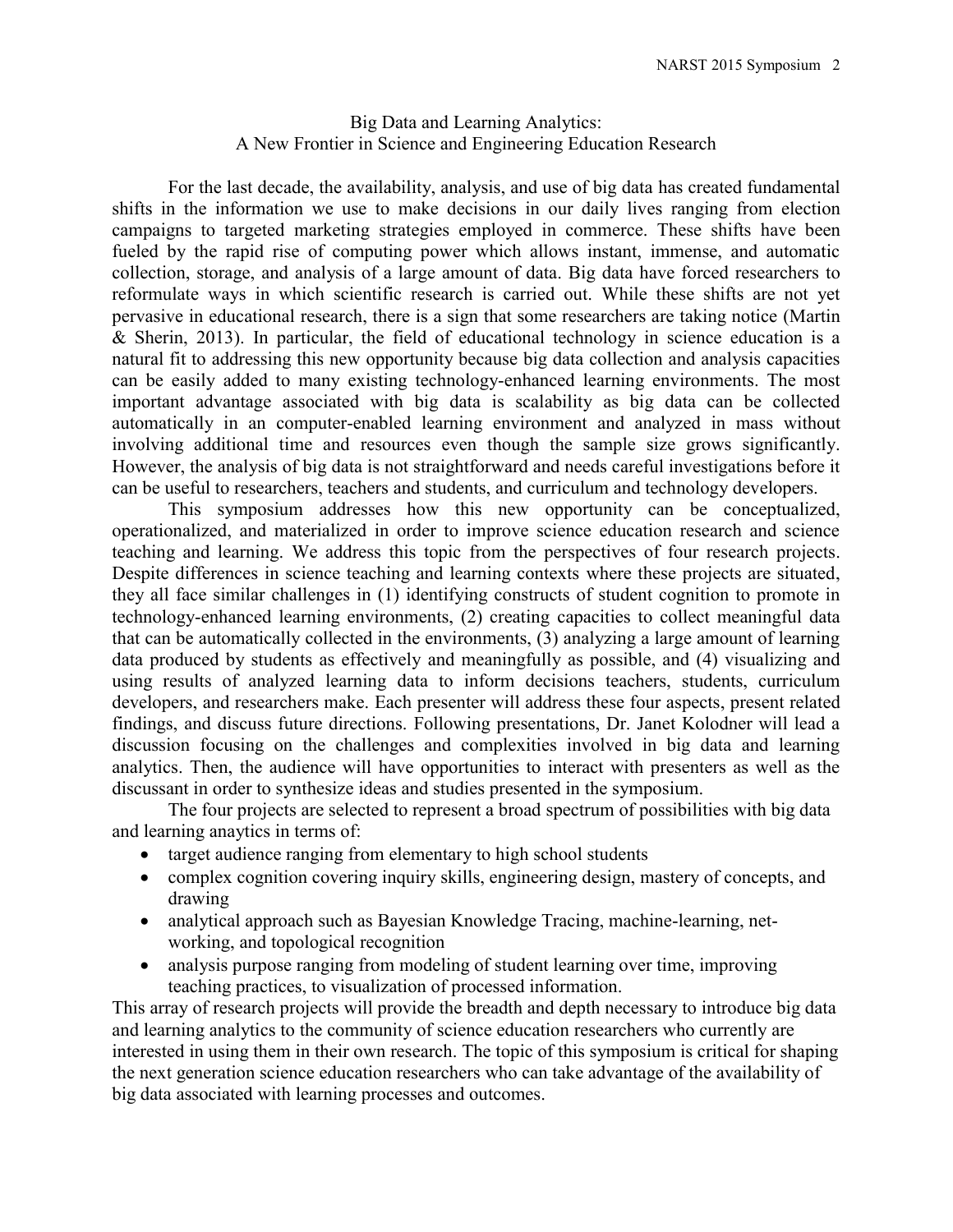### **Uncovering Engineering Learning with Visual Analytics**

Charles Xie and Saeid Nourian at The Concord Consortium

**Subject/Problem**: The rise of engineering education in K-12 schools (NGSS Lead States, 2013) calls for basic research that can advance our understanding about how students learn engineering. A major research focus is on the process of engineering design (National Research Council, 2012). Because of the open-ended, project-based nature of engineering, students can produce a large quantity of data and artifacts while solving a complex design challenge, making it difficult to discern their learning. Visual analytics is a technique of scientific reasoning that uses *visual interactive interfaces* to optimally combine the computational visualization power of the computer and the pattern recognition power of the brain. This paper will demonstrate how visual analytics can be used to study the learning dynamics of engineering design encoded in the fine-grained data logs of the supporting design software that record all of student actions, artifacts, and articulations. These raw process data are difficult to analyze because of their complex, irregular, and personalized forms. *Visual learning analytics* can provide powerful tools for researchers to see patterns and trends in these student data, from which cognitive and learning theories for engineering education can be tested or derived.

The purpose of this paper is to demonstrate the potential of visual analytics as a methodology for assessing learning in engineering design. Our research is focused on two questions: (1) What science and engineering performance indicators can be computed from the fine-grained data stream logged by the design software? and (2) In what visualization should these indicators be represented so that researchers can rapidly sift large datasets? For example, it is, in theory, through the iterative cycles of design that students learn and apply science and math to optimize their engineering solutions and products (National Research Council, 2012). But how do we measure the degree of iteration for each student? These information cannot be easily obtained from pre/post assessments and can only be reliably extracted from the actual process data.

**Analytic Methods:** Approximately 200 high school students participated in this research project. Each student was challenged to solve an engineering design problem related to energy efficiency of the built environment using our Energy3D software, a modern computer-aided

design (CAD) tool that supports form and function design with accurate, real-time scientific simulations while logging all student actions behind the scenes. In total, the students generated more than 2 GB of structured process data, creating a gold mine of data for this research. The following subsections provide some examples that show how visual analytics can be used to construct cognitive or non-cognitive performance indicators.

**Results:** *Action time series measuring student activeness*. As practice is an indispensable part of engineering, student activeness is a critical variable in engineering assessment. The outcomes for students who



*Figure 1. Manhattan plots of students' action time series that represent the level of student activeness during a multi-day engineering design project using Energy3D.*

are deeply engaged and the outcomes for those who are largely disengaged need to be evaluated in separate cohorts. Time series visualization of student action logs provide a simple but reliable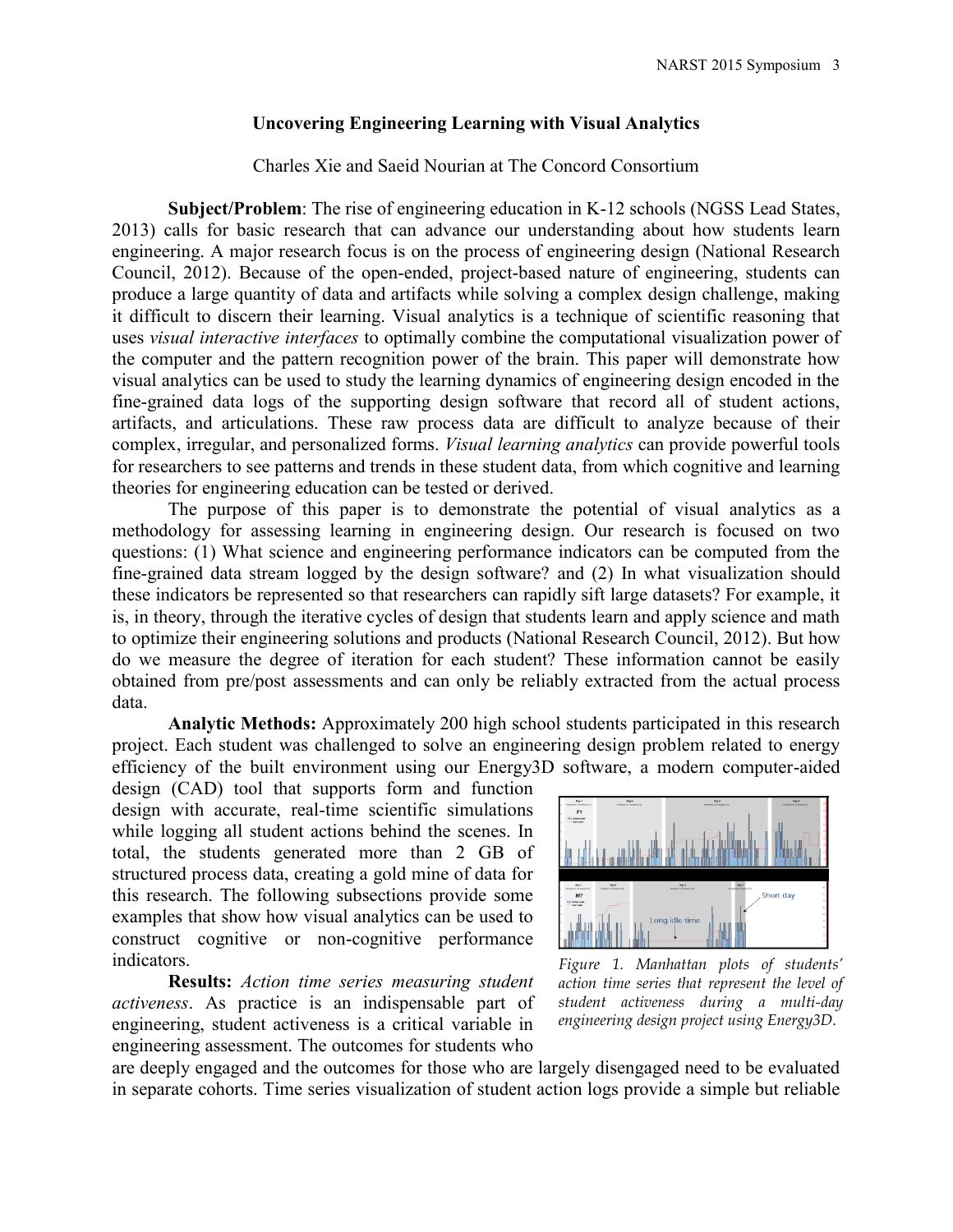way to sort student activeness before carrying out in-depth analyses (Xie, Zhang, Nourian, Pallant, & Hazzard, 2014). For example, by plotting the actions as a function of time as shown in Figure 1, we can clearly see that the first student maintained strong interest throughout the entire project whereas the second student went idle for a long period in the middle of the project.

*Response functions measuring intervention outcomes.* Measuring the effect of an intervention quantitatively is a central task of educational research. This can be mathematically modeled by using the response function, which describes how a stimulus prompts a design action (Xie, Zhang, Nourian, Pallant, & Bailey, 2014). Our results show that the occurrence of the design actions



*Figure 2. A visualization of a student's response to an intervention (red bar) with a certain type of design action (other bars) during an Energy3D* 

unrelated to an intervention were, not surprisingly, unaffected by it, whereas the occurrence of the design actions that the intervention targeted revealed a continuum of reactions ranging from no response to strong response. From the temporal patterns of these student responses, persistent effect and temporary effect (with different decay rates) were identified (Figure 2). This result is significant because it demonstrates a technique for determining the effect of formative feedback based on data logs.

*Polar plots measuring design space exploration*. Engineering design is a creative process. The design space is high-dimensional: A design comprises a number of elements (building blocks) added and revised through a number of actions that set or change their properties. The dynamic change of the volume of the subspace in which a student explores from episode to episode may be characteristic of his/her iterative divergent-convergent design thinking (Dym, Agogino, Eris, Frey, & Leifer, 2005). To visualize the explored design space, we use a polar plot whose axes represent the design dimensions. Dimensional attributes can be drawn on each axis. For example, the number of actions in each dimension can be shown using dots (Figure 3). It becomes immediately clear from the plot how widely the student has explored the design options. As the plot is





interactive, clicking each axis will bring up additional information. For instance, a time series graph of the selected actions will be opened to show when the actions occurred and how their occurrences are correlated.

**Discussion:** As in any other scientific discipline, visualizations are useful tools in educational research. As learner data explode in the era of digital learning (Bienkowski, Feng, & Means, 2012), visual analytics will be important to researchers who work at the intersection between learning analytics and learning sciences (Martin & Sherin, 2013). This methodology will allow researchers to analyze large quantities of data produced by interactive learning environments more efficiently to discover or refine effective methods that foster deep learning in science and engineering practices.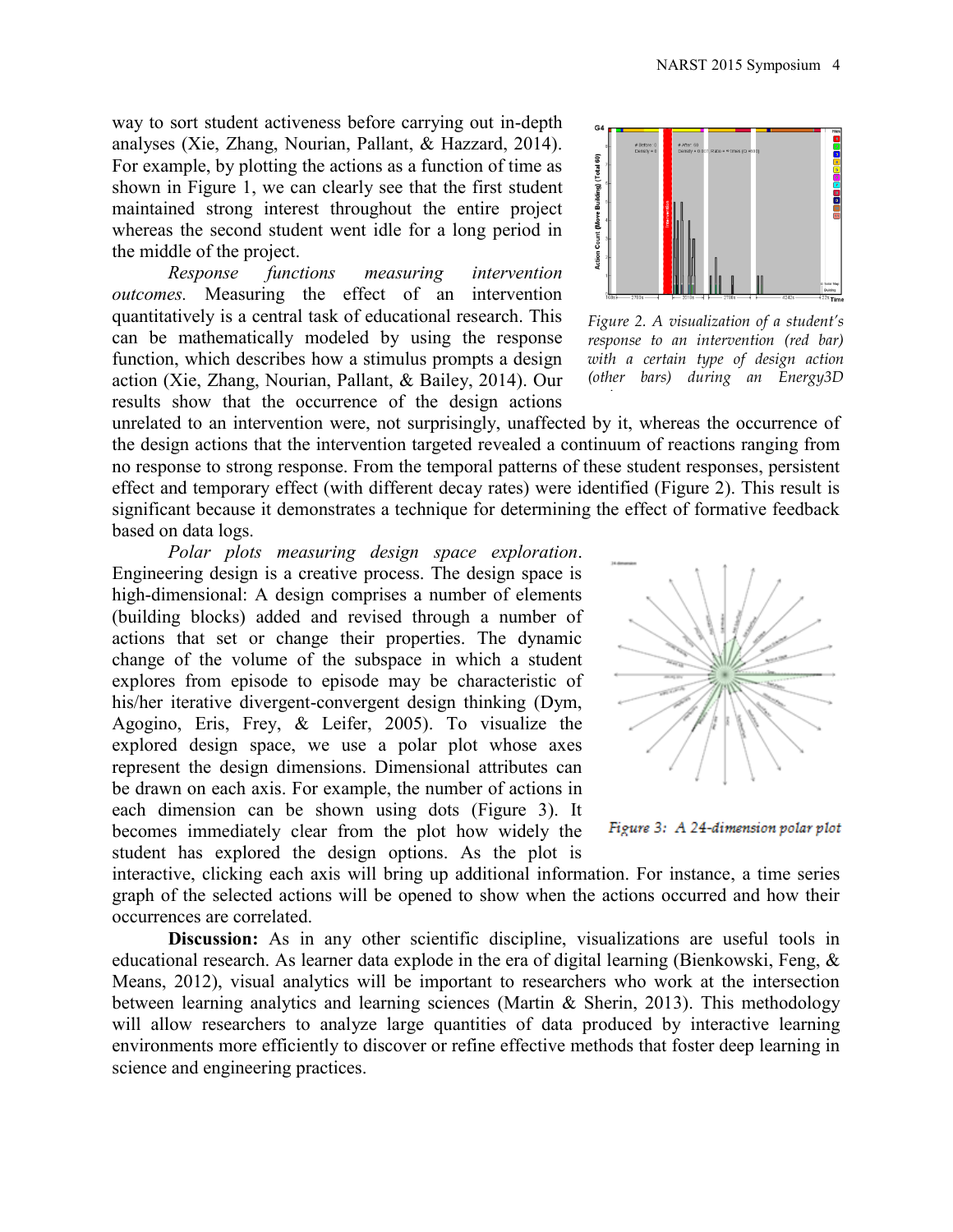### **Using Learning Curves to Guide the Teaching of Inquiry Skills**

## Kyle R. Cheney, Raha Moussavi, and Janice Gobert

**Subject/Problem:** Science inquiry skills are increasingly emphasized as an important aspect of students' scientific literacy (NGSS Lead States, 2013). However, it can be challenging for students to learn and hone these inquiry skills because of their underlying complexity (e.g. Gobert, Sao Pedro, Baker, Toto, & Montalvo, 2012). Research on the nature of science inquiry skills using learning analytic techniques can help to guide the teaching of these skills in such a way that fosters more effective skill acquisition by the students (Gobert et al, 2012; 2013).

The goal of this paper was to use learning analytics to investigate the extent to which inquiry skills transfer across science domains to better understand the degree to which inquiry skills are domain-specific. Because learning analytic techniques offer a more powerful way of analyzing data at a much more fine-grained level that is not often possible in classroom studies, our findings have clear implications for science instruction.

Thus, the transferability of inquiry skills was investigated by looking at learning curves of students' performances on four virtual labs in an intelligent tutoring system designed to assess inquiry skills. Inq-ITS (Inquiry Intelligent Tutoring System; Gobert, et al, 2012, 2013) engages users in virtual labs, or microworlds, to form hypotheses, experiment by manipulating variables and collecting data, and interpret the results of those experiments within specific science domains (e.g. phase change, Newtonian physics, biology of a cell, or ecosystems). The system uses learning analytics to evaluate log files generated from student interactions within the microworlds as a measure of student performance on 15 different inquiry skills and sub-skills relating to hypothesis generation, experimentation, and data interpretation. Inq-ITS has been shown to be an effective method for assessing inquiry skills in authentic scenarios (Gobert et al, 2012; 2013). For a complete review of the system see Gobert et al., 2013.

**Methods:** The data used in this analysis were from 155 Central Massachusetts eighth grade students' within Inq-ITS across three physical science topics (phase change, density, and free fall) and one in general inquiry during the 2013-2014 school year in conjunction with the regular classroom curriculum. Each student completed the microworlds in the same order and each session took one class period. The sessions were separated by an average of 56 days.

In order to assess the extent to which inquiry skills transfer across the physical science topics, a learning curve of student performance on the measured inquiry skills was constructed with the PSLC's DataShop (Koedinger et al., 2010). Using DataShop, models and corresponding learning curves of complete, partial, and zero transfer were also constructed. How well the learning curves of each of these simulated models of transfer matched the actual data was examined using Additive Factor Modeling within DataShop.

Each of the three models of transfer was comprised of a different set of knowledge components consisting of a unique combination of the 15 inquiry skills/sub-skills and 4 microworlds. In the complete transfer model, students' performance was grouped only by the 15 general inquiry skills (a 15 knowledge component model), which appear across all four microworlds. In the zero transfer model, all of the inquiry skills were tied to the microworlds in which they occurred, creating a 60 knowledge component model (15 inquiry skills x 4 microworlds). For the partial transfer model, both the inquiry skill and the microworlds were used to create groups additively for a total of 19 knowledge components (15 inquiry skills  $+4$ ) microworlds).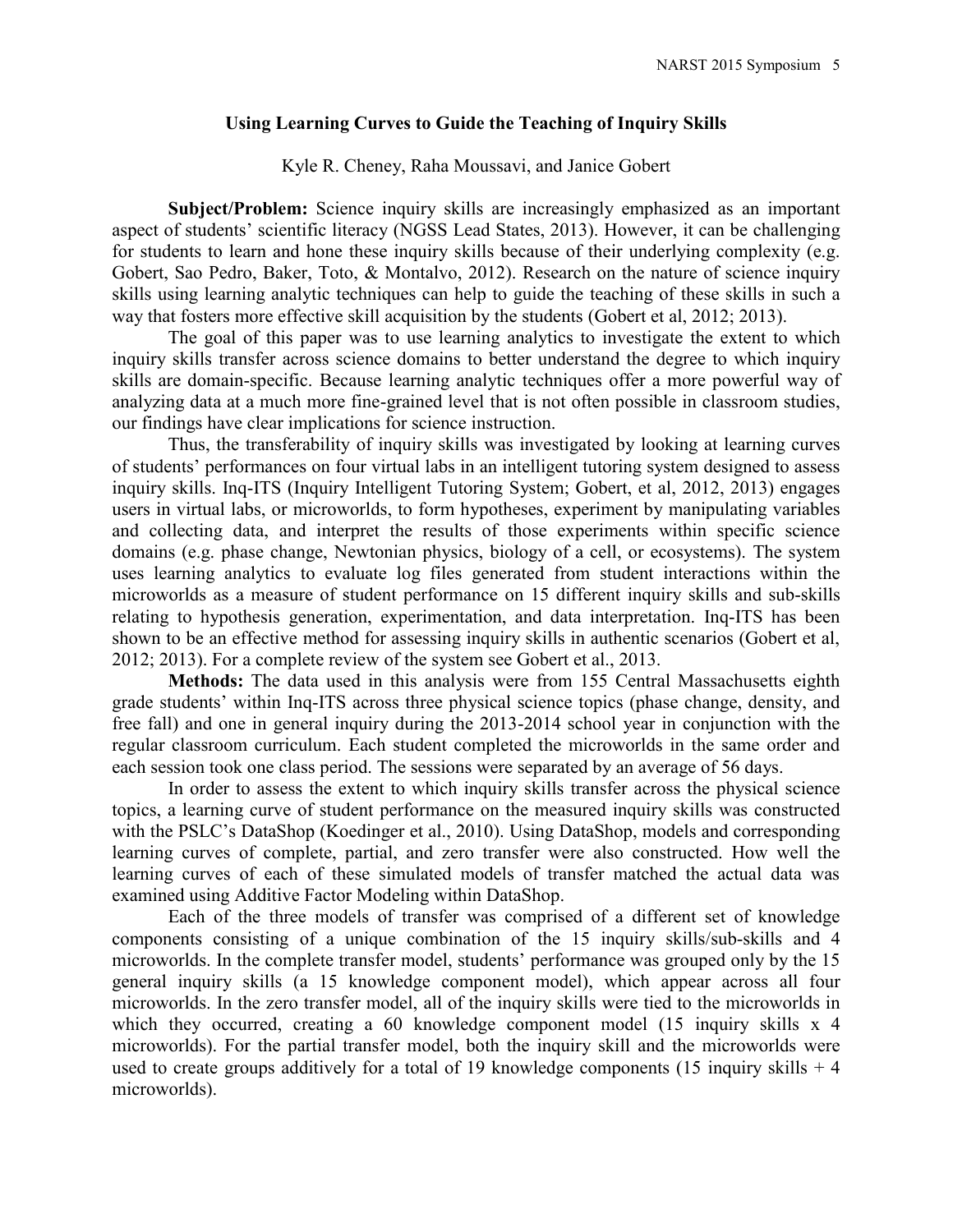**Results:** Results from the evaluation of the learning curves provides support for the theory that there is at least partial transfer of inquiry skills from one science topic to the other. Using BIC as a measure of model fit, the model of partial transfer outperformed the other two models (partial transfer > complete transfer > zero transfer). Furthermore, analyses of the learning curves of student performance revealed that although there is a slight increase in the error rate as students transition from one microworld (science topic) to another, there is an overall decrease in error across interactions, which is indicative of partial transfer. A learning curve demonstrating no transfer would show a jump back up to the initial error rate after each transition to a new microworld. If there were complete transfer, a relatively even, downward slope would appear across all the sessions.

**Discussion:** These findings support past research (Chen & Klahr, 1999; Kuhn, Schauble, & Garcia-Mila, 1992) that inquiry skills can transfer from one science topic to another. The use of learning analytics provides an opportunity to look at transfer of inquiry skills at a more finegrained level than in previous research. These findings also have implications for the way we understand and teach inquiry skills. Since our data suggests that inquiry skills partially transfer across topics, teachers can leverage the benefits of teaching inquiry in one domain when teaching a new domain. This both facilitates teachers' instructional practices and supports students' learning of inquiry. These findings also have implications for Inq-ITS, since students can be reminded by the system about their performance on past inquiry tasks as possible hints.

Though these findings are in line with past research, future analyses will use learning analytics to disentangle the extent to which each of the individual inquiry skills interact with one another. These analyses will also examine if certain inquiry skills transfer across topics better than other inquiry skills (e.g. whether an inquiry skill regarding hypothesis formation is more apt to transfer than an inquiry skill for interpreting data). Furthermore, since students' interactions with the microworlds were separated by an average of 56 days, this may have had an effect on student performance and should be further examined.

## **Modeling Student Learning of a Mechanical System during Game-like Simulations**

Hee-Sun Lee, Gey-Hong Gweon, Dan Damelin, & William Finzer

**Subject/Problem:** In a technology-enhanced learning environment, students are expected to learn scientific knowledge through interactive tasks configured with games or simulations (National Research Council, 2011). Students' actions with the environment and resulting performances on the interactive tasks can be captured automatically in the background as textbased logs with time stamps. This study addresses an analytic approach called Bayesian Knowledge Tracing (BKT) that can describe how students acquire knowledge over time about a simple mechanical system involving a car on a ramp. The interactive ramp task was developed in a game format where students progress through a number of levels with increased conceptual difficulties. Research questions are (1) How does the BKT quantitatively model student progress in understanding the knowledge about the car-on-ramp system? and (2) What do the BKT results tell about the usefulness of the graphing tool in supporting student learning during the task?

**Learning Task:** In the ramp task, students were asked to determine a height so that the car could land on a particular location. The ramp task consisted of four performance levels requiring students to apply more and more sophisticated knowledge about the system as follows:

Level 1: relationship between height and a fixed landing location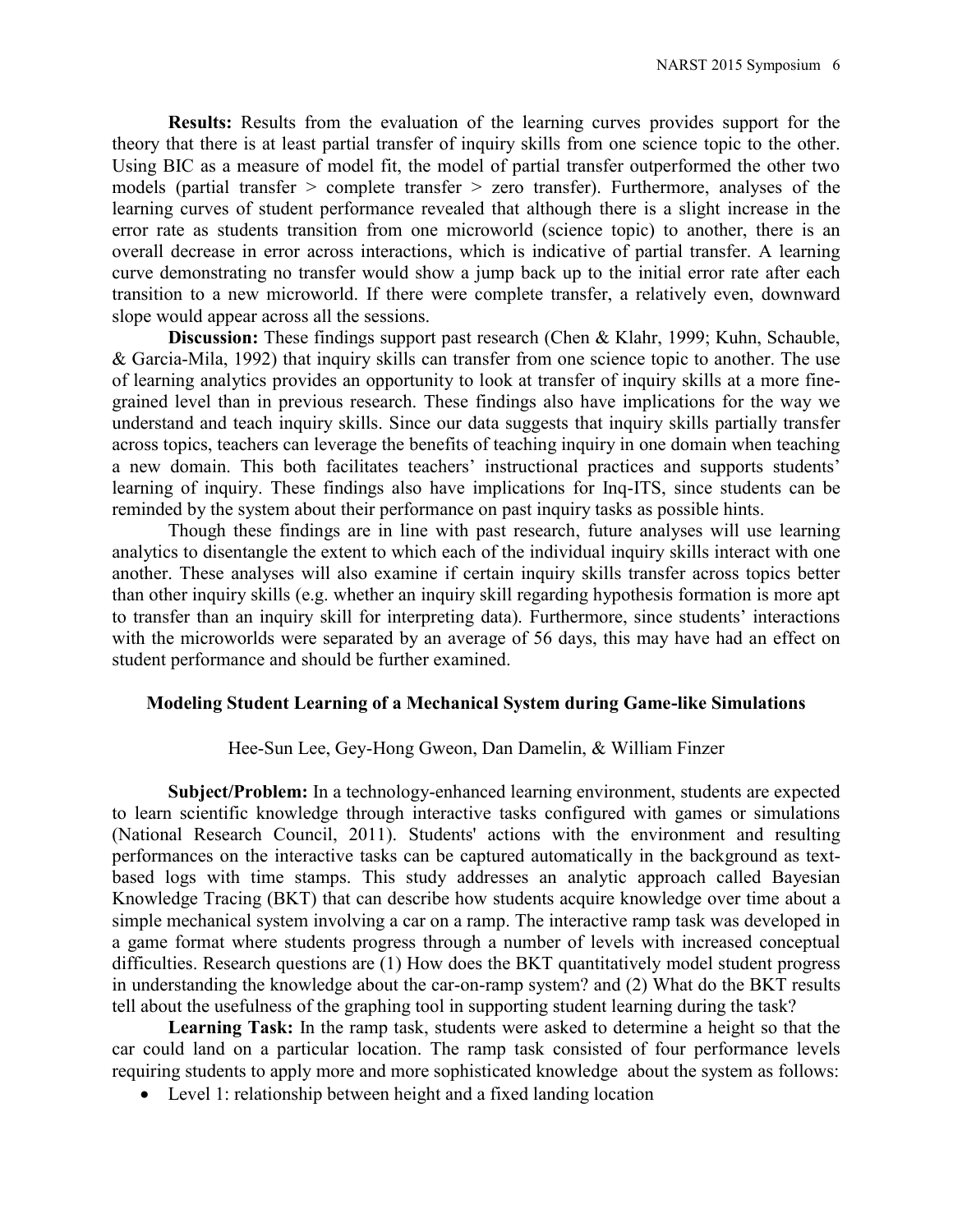- Level 2: relationship between height and moving landing locations
- Level 3: relationship between height and slope of the ramp on a fixed landing location
- Level 4: relationship between height, slope, and friction on a fixed landing location

Each level was comprised of four steps. To help students, a graphing tool was available. The graphing tool did not initially appear to students and thus should be activated by the students. Once activated, the graph would be automatically drawn based on the x- and y-axes students chose. A graph related to height vs. distance would be necessary for Levels 1 and 2; slope vs. height for Level 3; friction vs. height for Level 4. Active manipulation of the graphing tool was necessary for students to succeed. Students' performances were scored automatically on a 0 to 100 scale based on how close the car landed from the specified landing location. If students scored 90 points or higher, then they were allowed to move to the next step within the level. If students finished all four steps within the level, they moved to the first step of the next level.

**Methods:** The ramp task was implemented in eight classrooms taught by two teachers in two high schools located in the Northeastern part of the US. One teacher taught a 12th grade physics course in a suburban setting while the other teacher taught a 9th grade physics course in an urban setting. The logged data analyzed in this study were 29,110 lines long and belonged to 42 registered student groups who carried out the ramp task in a single class period. The BKT analysis was then applied to each student group's data. The BKT considers a knowledge variable as latent which affects student performance. The BKT estimates the knowledge variable drawn from observed student performances as a function of time. The BKT analysis estimates the knowledge growth using four parameters as follows (Corbett & Anderson, 1995):

- $p(L_1)$ : Initial knowledge parameter associated with the probability that the student already knows the target knowledge prior to the task
- $\bullet$  p(T): Transition parameter associated with the probability of becoming knowledgeable at a given level
- $\bullet$   $p(G)$ : Guessing parameter associated with the probability of guessing correctly without the target knowledge (false positive)
- $\bullet$  p(S): Slip parameter associated with the probability of making a mistake when in fact the student has the target knowledge (false negative)

These four parameters determine a unique curve for students' knowledge growth within a specified time frame. The larger the guessing parameter, the higher the likelihood of guessing the result correctly without possessing the knowledge. The larger the slip parameter, the higher the likelihood of choosing wrong heights despite having the target knowledge. We segmented each student group's log data by level because each level presented a new piece of physics knowledge for students to learn. We then estimated four BKT parameters within each level of the ramp task. This progression of knowledge mastery across levels was fitted based on Bayesian statistics with the Monte Carlo sampling method. In order to compare the impact of the graphing tool on student learning within the level, we coded a log data segment as "0" if the graphing tool was not actively manipulated in the segment and "1" if the graphing tool was actively manipulated. We then compared each of the four BKT parameters by the graph manipulation variable using mixed effects ANOVA with student group as a random effect and graph manipulation as a fixed effect.

**Results:** On average, student groups spent an average of 1,663 seconds on the ramp task ranging from 197 seconds to 3,491 seconds (SD =  $505$  seconds). An average number of log lines analyzed per group was 462 lines with a standard deviation of 179 lines. Among the 42 groups, at the end of one class period, 10% successfully reached the highest level, 31% worked at the Level 4; 38% worked at the Level 3; 19% worked at the Level 2; and 2% worked at the Level 1.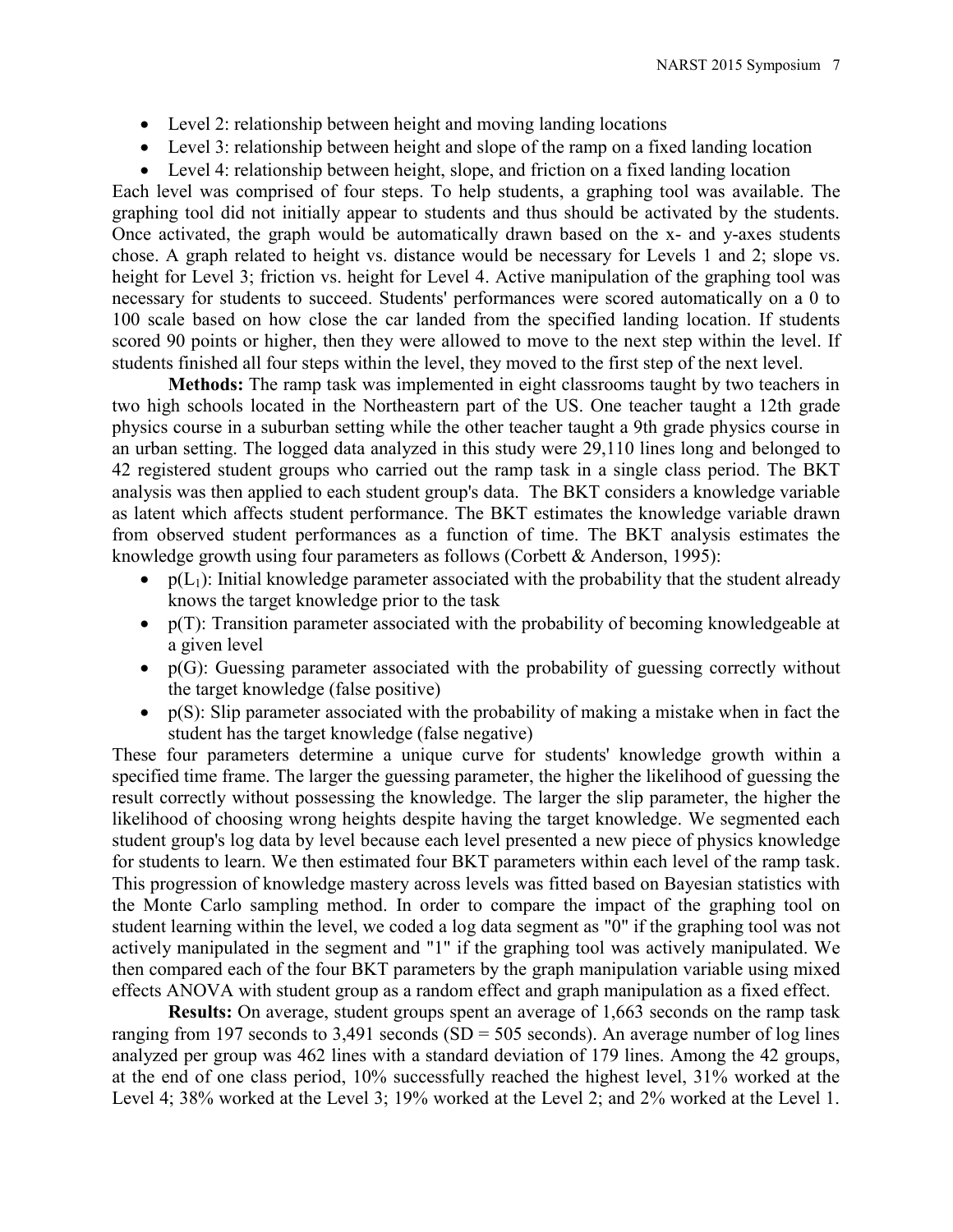There were 137 segments in this data set. When student groups just started a level and did not conduct an enough number of simulation trials, the BKT algorithms could not estimate L1, T, G, S parameters for that level because parameter fitting did not converge. There were 10 such segments. As a result, we had 127 segments to which BKT parameters were estimated. According to Table 1, mixed effects ANOVA results indicate that, after controlling for group effects, the probability of guessing,  $p(G)$ , was significantly lower for groups who actively manipulated graphs during a level than those who did not. After controlling for group effects, the probability of slip, p(S), was significantly lower for groups who actively used the graphing tool than those who did not. There were no significant group effects in all four parameter estimate comparisons. No significant interaction effects between group and graph manipulation across four BKT parameter estimate comparisons, indicating that the graph effect did not depend on which group was using graph.

**Discussion:** Together, these preliminary findings indicate how the embedded graphing tool worked for students: by encouraging students to make informed choices during simulations, rather than relying on random guessing. We believe that the BKT modeling approach can be useful to track student progress in game-like simulations and can facilitate the design-based research by allowing researchers to associate the effect of cognitive tools embedded in an interactive learning environment with learning process indicators captured by the logging data. The sample size of 42 groups limited our ability to investigate how other factors such as students characteristics, behaviors, and task features impacted their learning. Our next research step involves the investigation of whether and how particular patterns of log events are associated with particular types of student discourse (student learning presented in dialogic forms) and behaviors so that we can identify valid and reliable indicators (proxies) of student learning.

| Taon T. MhAcu Checlis Arvo VA Results on DRT Dafameter estimates |               |           |            |           |                      |  |
|------------------------------------------------------------------|---------------|-----------|------------|-----------|----------------------|--|
| <b>BKT</b> parameter estimates                                   | Without graph |           | With graph |           | Graph effect         |  |
|                                                                  | Mean          | <b>SD</b> | Mean       | <b>SD</b> | F, p                 |  |
| (a) $P(Li)$ : Probability of having                              | .18           | .10       | .15        | .12       | $F = .99, p = .32$   |  |
| knowledge before the level                                       |               |           |            |           |                      |  |
| (b) $P(T)$ : Probability of becoming                             | .56           | .18       | .52        | .18       | $F = .43, p = .52$   |  |
| knowledgeable within the level                                   |               |           |            |           |                      |  |
| (c) $P(G)$ : Probability of guessing                             | .37           | .29       | .26        | .23       | $F = 6.4, p < .05$   |  |
| correctly without knowledge                                      |               |           |            |           |                      |  |
| (d) $P(S)$ : Probability of making mistakes                      | .41           | .20       | .31        | .16       | $F = 11.5, p < 0.01$ |  |
| with knowledge                                                   |               |           |            |           |                      |  |

Table 1. Mixed effects ANOVA Results on BKT parameter estimates

Note. All parameters ranged from 0 to 1.

## **Towards Sketch-based Learning Analytics**

## James C. Lester, Eric N. Wiebe, & Andrew Smith, North Carolina State University

**Subject/Problem:** Diagrams and sketching are fundamental to teaching and learning in science education. From primary through post-secondary education, students use drawings and graphical representations to make sense of complex systems and as a tool to organize and communicate their ideas to others. Studies have shown that learning strategies focusing on learner-generated sketches can produce effective learning outcomes, such as improving science text comprehension and student engagement (Rich  $\&$  Blake, 1994), facilitating the writing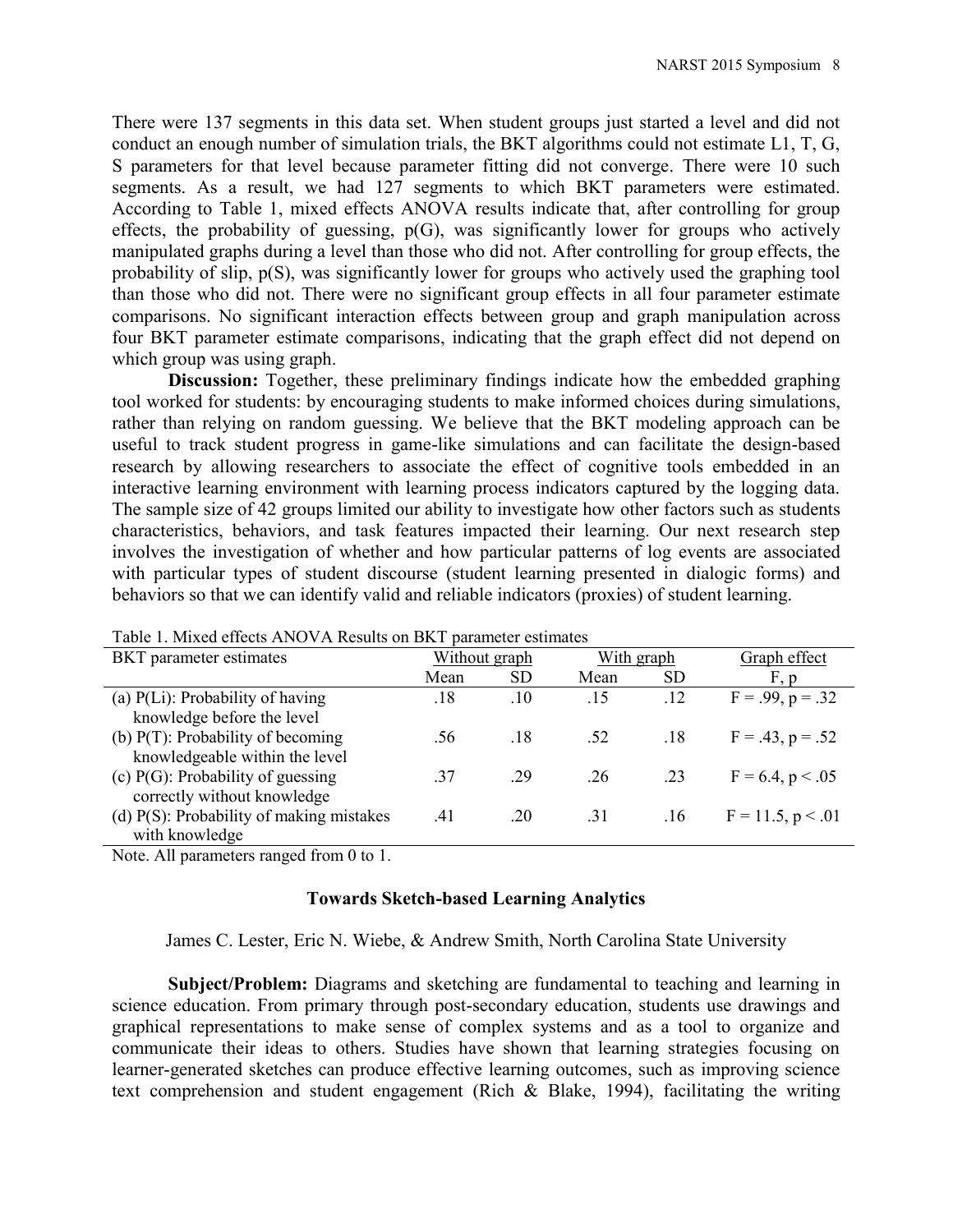process (Moore & Caldwell, 1993), and improving the acquisition of content knowledge (Britton & Wandersee, 1997). Furthermore, spatial ability (facilitated through drawing) has been recognized as a predictor of STEM success even when accounting for mathematical and verbal ability (Wai, Lubinski, & Benbow, 2009).

Unlike the well studied areas of how people learn from writing text, viewing pre-rendered graphics, and reading, relatively little is known about how the generation of scientific drawings affects learning. Van Meter and Garner (2005) posit that students asked to draw a picture engage in three cognitive processes: selecting relevant information, organizing the information to build up an internal verbal model, and constructing an internal nonverbal representation to connect with the verbal representation. Others suggest that drawing can be a meaningful learning activity requiring both essential and generative processing to mentally connect multiple knowledge representations (Schwamborn, Mayer, Thillmann, Leopold, & Leutner, 2010). One of the first steps towards developing sketch-based learning analytics is devising methods for automatically analyzing students' drawings. In this presentation we describe our work on automatically analyzing student-generated science drawings and discuss the rich potential of sketch-based learning analytics.

**Methods:** We have been exploring sketch analytics in the context of the LEONARDO project (Figure 1), which is designing, developing, and investigating an intelligent virtual science notebook for interactive scientific modeling in elementary science education. Students in Grades 4 and 5 use LEONARDO to create and experiment with interactive models of physical phenomena. With a curricular focus on electricity and magnetism, LEONARDO features a pedagogical agent that provides explanations and advice as students undertake modeling activities. LEONARDO's curriculum is based on that of the Full Option Science System (FOSS) and is aligned with the Next Generation Science Standard goals in elementary school science education. Throughout the inquiry process, students using LEONARDO are invited to create symbolic sketches, including electrical circuits. Given the challenges of machine analysis of freehand sketching, as well as concerns of excessive cognitive demand for elementary students working in such an unstructured space, LEONARDO supports icon-based symbolic drawing tasks. In conjunction with LEONARDO, we have developed SKETCHMINER, a sketch data mining system that automatically analyzes and compares student drawings using topological graphs (Figure 2).



Figure 1. LEONARDO



Figure 2. Circuit elements and corresponding topology

For the analyses of SKETCHMINER that will be discussed in the presentation, a corpus of symbolic drawings was collected from fourth grade students interacting with LEONARDO in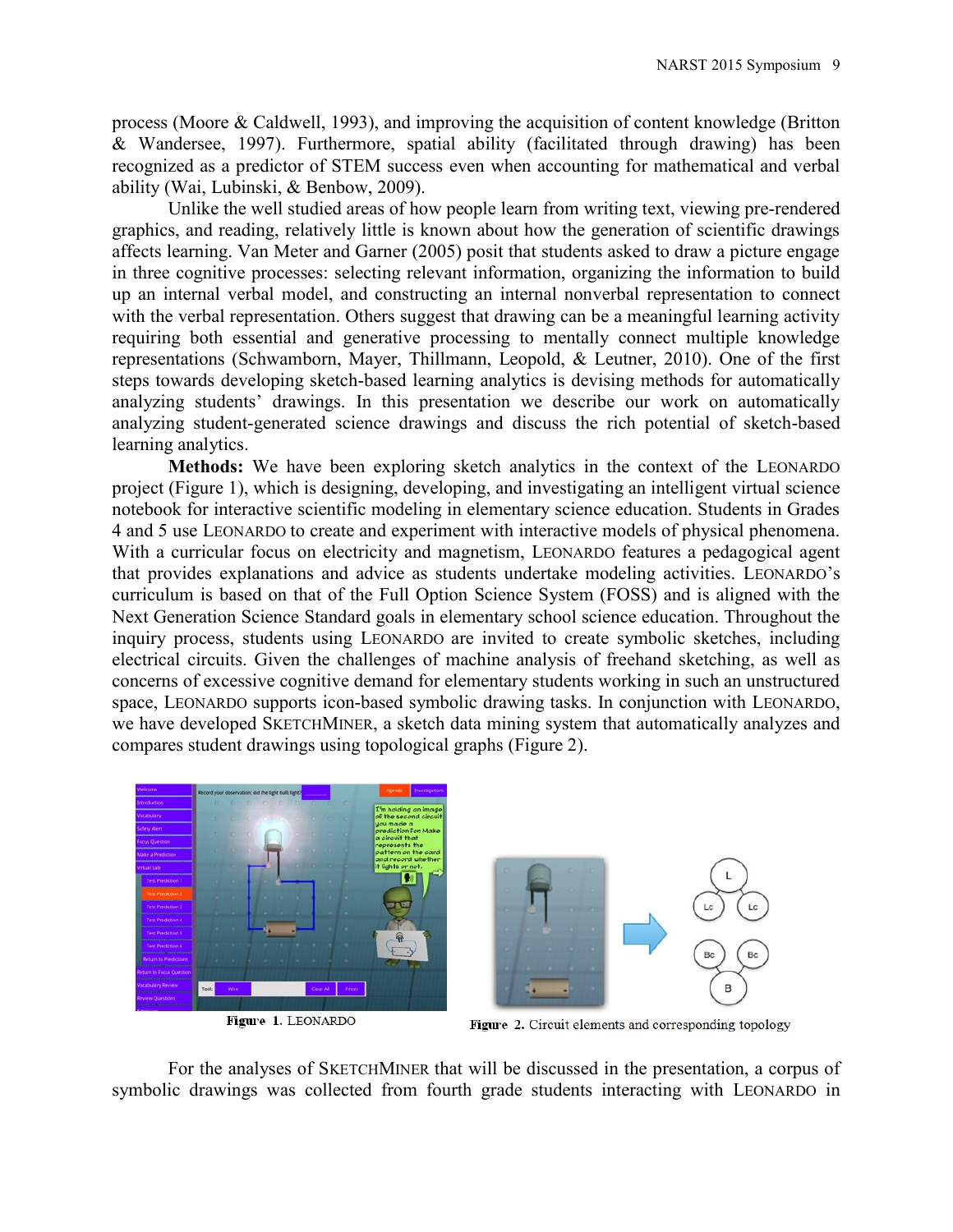North Carolina and California. After data cleaning, drawing activities from 132 students were used for the analysis. Student drawings were scored in comparison to normative models constructed by the research team. To evaluate SKETCHMINER, we clustered student drawings using both an unweighted and a weighted topographical edit distance as the distance metric.

**Results:** In order to evaluate the clusters, two independent coders from the project's education team developed a rubric and scored the student responses for circuit drawings involving a switch, motor, and battery connected in series. Based on the rubric, the drawings were independently classified into 4 clusters by the two coders ( $\kappa = .9$ ), creating a gold standard clustering to validate our clusters against. SKETCHMINER produced strong alignment with the human classifications, with the weighted edit distance producing better results than unweighted (Table 2). Cluster-based classification accuracies for the highest performing distance metric are shown in Table 3.

| <b>Table 2.</b> SKETCHMINER Classification Accuracy |          |                  |        |  |  |  |  |
|-----------------------------------------------------|----------|------------------|--------|--|--|--|--|
| <b>Distance Metric</b>                              | Accuracy | <b>Precision</b> | Recall |  |  |  |  |
| Unweighted                                          | 0.73     | 0.56             | 0.63   |  |  |  |  |
| Weighted                                            | 0.86     | በ 74             | 0.76   |  |  |  |  |

| <b>I apre 5.</b> SKETCHIVILINER CRASSITICATION DY CRASS – W CIRTICO EQUI DIStanCC |          |                  |        |  |  |  |
|-----------------------------------------------------------------------------------|----------|------------------|--------|--|--|--|
| Class                                                                             | Accuracv | <b>Precision</b> | Recall |  |  |  |
| (Blank)                                                                           | 0.89     | 0.61             |        |  |  |  |
| 2 (No Structure)                                                                  | 0.87     | 0.66             |        |  |  |  |
| 3 (Some Structure)                                                                | 0.86     | 1.92             | v.o    |  |  |  |
| 4 (Correct)                                                                       | 0.98     |                  | 0.96   |  |  |  |

**Table 3.** SKETCHMINER Classification by Class – Weighted Edit Distance

**Discussion:** The results show promise as a means of automatically assessing learner drawings and suggest several lines of investigation for sketch-based learning analytics. First, while "distance to solution" is a valuable metric, SKETCHMINER's edit distance could also be used to compare errors to each other. Preliminary analysis using this technique has shown promise for identifying common error states that could be used in curriculum redesign or to generate targeted scaffolding for students. Perhaps the most promising area for analysis is investigating the drawing process itself. Topographical representations can be created at any point in the drawing process, allowing for analysis of sequences and patterns in student drawing. Models learned from corpora of learner drawing processes can be used to create more accurate models of learners' conceptual representations, as well as the basis for providing customized scaffolded support scaffolding to a broad range of learner populations.

### **References**

- Bienkowski, M., Feng, M., & Means, B. (2012). Enhancing Teaching and Learning Through Educational Data Mining and Learning Analytics: An Issue Brief. Washington, DC: Office of Educational Technology, U.S. Department of Education.
- Britton, L. & Wandersee, J. (1997). Cutting up text to make moveable, magnetic diagrams: A way of teaching & assessing biological processes. *The American Biology Teacher*, 59, 288-291.

Chen, Z. & Klahr, D. (1999). All other things being equal: Children's acquisition of the control of variable strategy. *Child Development, 70*, 1098-1120.